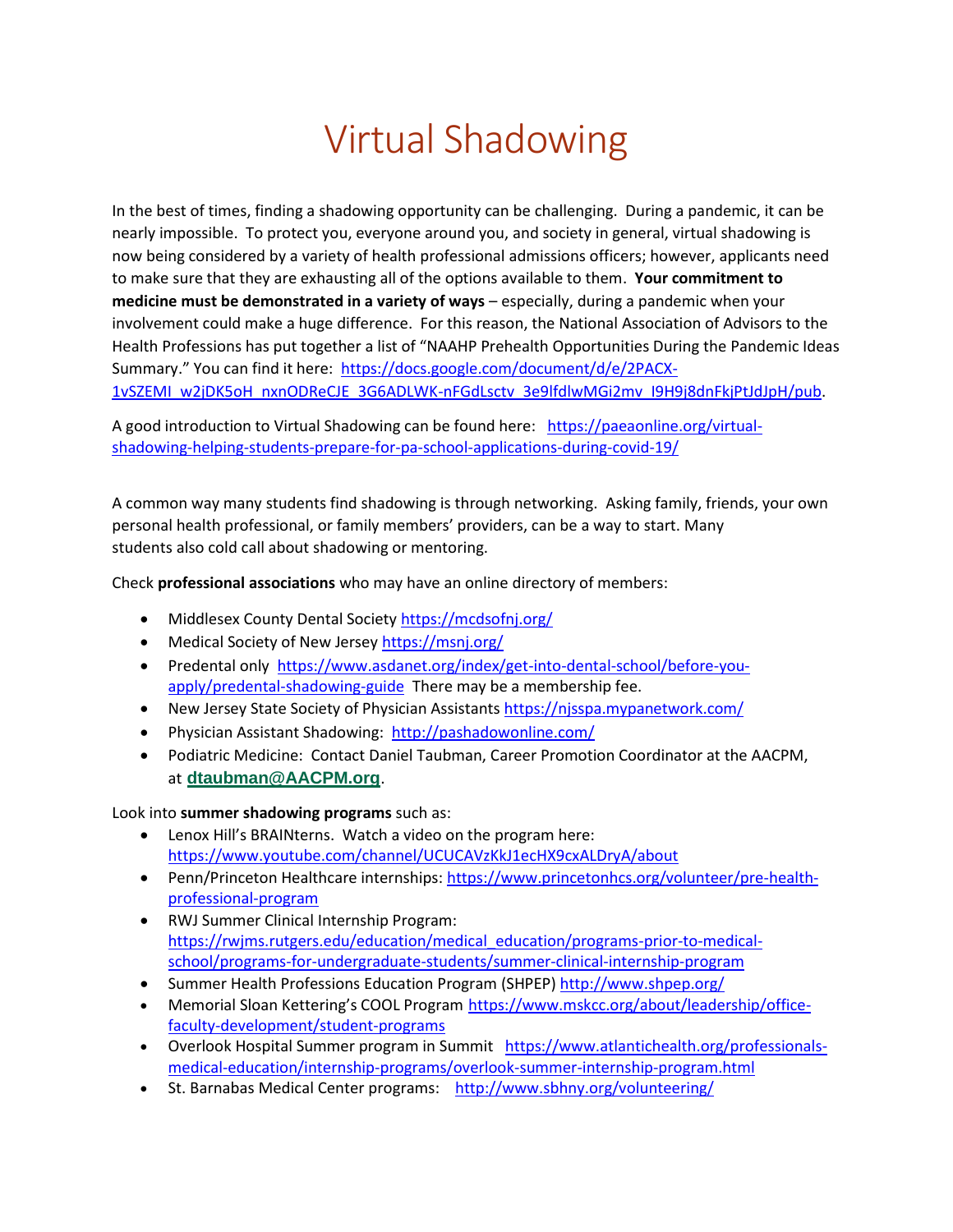- Georgetown's ARCHES program: [https://som.georgetown.edu/diversityandinclusion/guarches/archesoverview/](about:blank)
- Trinitas Medical Center programs[: https://trinitasrmc.org/collegiate\\_mentoring\\_program.htm](about:blank)

Information and applications to these and many more programs usually become available in the winter and a more comprehensive list is provided by the HPO around December.

Scribing is another way students gain clinical experience. As a paid part of the health care team you get to observe medicine in practice and gain knowledge of procedure, terminology, charting, and insurance. https://www.indeed.com/q-Medical-Scribe-l-New-Jersey-jobs.html?vjk=1c6a338ecfd48236

Check out listings on Indeed.com: [https://www.indeed.com/q-Medical-Scribe-l-New-Jersey](about:blank)[jobs.html?vjk=1c6a338ecfd48236](about:blank)

Envision scribe services[: https://www.envisionphysicianservices.com/scribes](about:blank)

Scribe America: [https://www.scribeamerica.com/](about:blank)

*Other Online Virtual Shadowing Programs include:*

Caveat: The HPO does not endorse any of the listings above or below this disclaimer.

[https://www.VirtualShadowing.com](about:blank)

U. of Colorado, Virtual Shadowing, Nano Course in Emergency Medicine [https://www.coloradowm.org/courses/pre-med/virtual-shadowing-nano-course-emergency-medicine/](about:blank)

[www.webshadowers.wixsite.com](about:blank)

[https://www.clinicalshadowing.com/](about:blank)

[https://calpolyprehealth.blogspot.com/2020/08/virtual-pre-med-shadowing-opportunity.html](about:blank)

[https://linktr.ee/clubmedshu](about:blank)

[https://www.conehealth.com/health-care-professionals/student-clinical-observation-program/](about:blank)

[https://blog.amopportunities.org/2020/05/20/virtual-clinical-experiences-rotate-from-home/](about:blank)

[https://bsmsoutreach.thinkific.com/courses/VWE](about:blank)